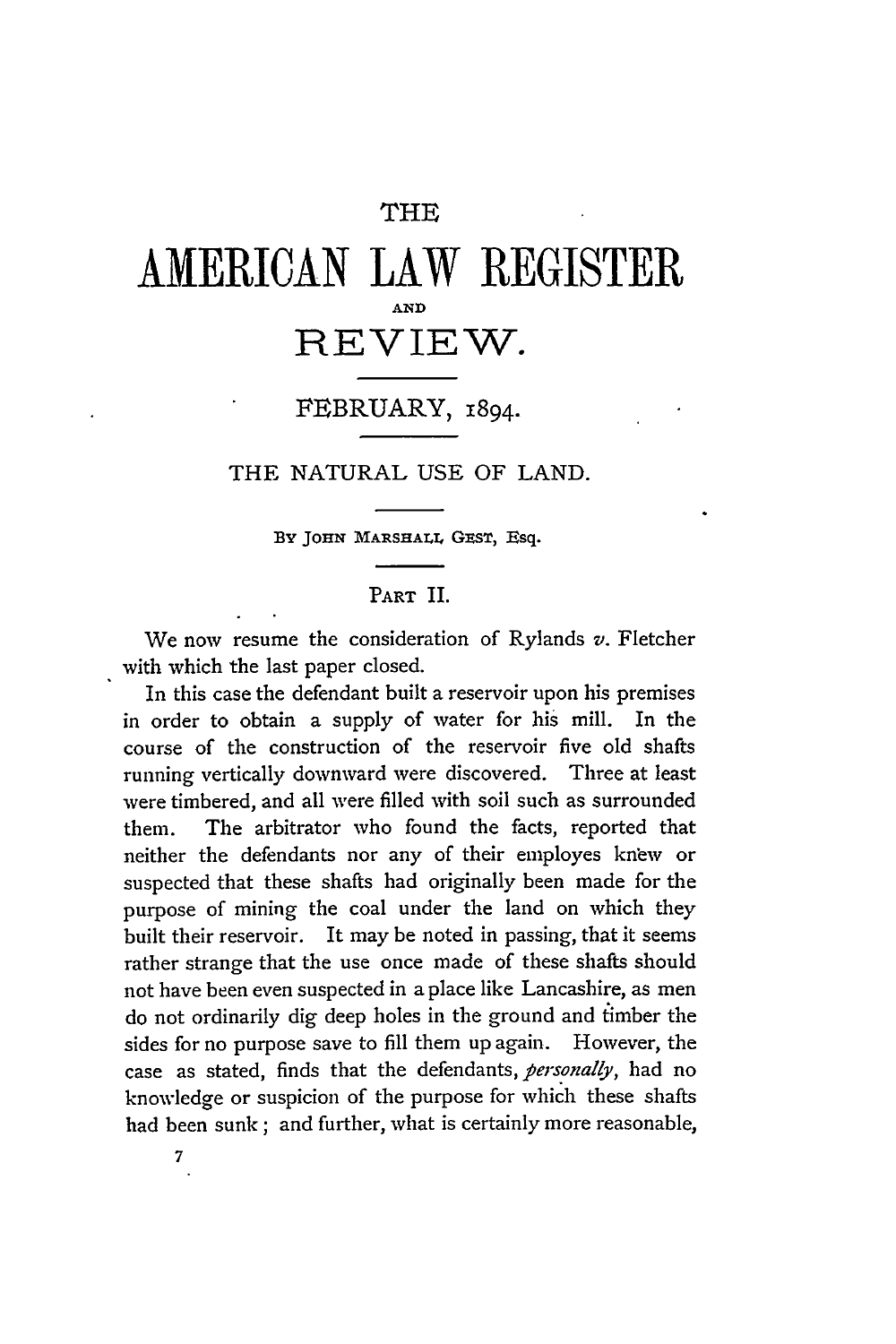that they did not know of, or suspect the connection between these shafts and a series of underground workings long since abandoned, which finally led into the plaintiff's colliery.

The reservoir itself was properly constructed by competent engineers and contractors, but it seems to be admitted (see opinion of Bramwell, B., 3 H. & C. **791,** and Lord Cairns, L. R. 3"H. L. 338,) that they did not exercise, so far as they were concerned, reasonable care and caution in taking notice of the old shafts on the reservoir site. When the reservoir had been finished it was partially filled with water, but in a Week's time one of the shafts in the bottom gave way and the water flowed out of the reservoir into the shafts and through the underground coal-working to the plaintiff's colliery which was flooded and consequently abandoned.

It being admitted that the defendant was personally entirely free from fault, the ordinary rule of law would be that the defendant owed no duty to the plaintiff beyond that of reasonable care, which would be a question for the jury; but the decision went. upon the ground that a man dealing with a dangerous thing like a reservoir should be held to a stricter rule; that of insuring, safety to his neighbor and thus the Court substituted an absolute duty instead of a fluctuating standard of prudence:

The Court of Exchequer Chamber, per Blackburn, **J.,** gave judgment for the plaintiff on the following ground: "We think that the true rule of law is that the person who, for his own purpose, brings on his land and collects and keeps there anything likely to do mischief if it escapes must keep it at his peril, and if he does not do so is, *prima facie*, answerable for all the damage which is the natural consequence of its escape. He can excuse himself by showing that the escape was owing to the defendant's fault; or, perhaps, that the escape was the consequence of *vis major,* or the act of God; but as nothing of this sort exists here it is unnecessary to inquire what excuse would be sufficient."

The duty of insuring safety is a heavy burden and bears hardly on the innocent. It is, therefore, not surprising that Fletcher *v*. Rylands has not been uniformly followed in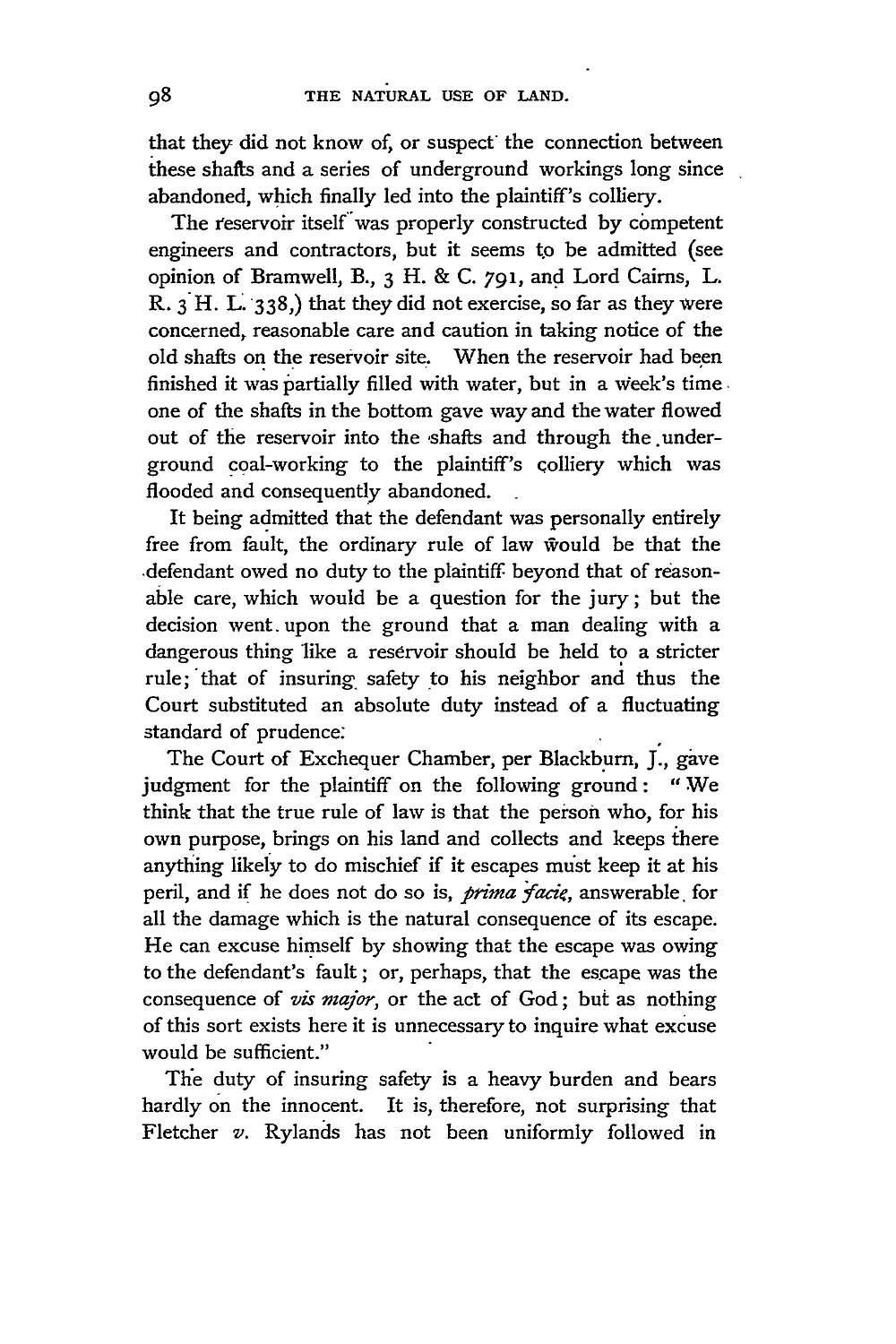America, and even in England numerous exceptions have been made **by** the Courts. Thus, in Nichols v. Marsland, L. R. **io** Ex. **255, 2 Ex. D. i,** an extraordinarily violent rain storm broke down the defendant's embankment **or** dam and' the resulting damage was held to be the act of God. And in Carstairs *z.* Taylor, L. R. **6** Ex. **217,** a rat gnawed a hole in a water tank and the water damaged the plaintiff's goods. Kelly, **C.** B., said the accident was due to *vis major.*

Now, it may readily be said that the act of the defendant in Sanderson's case comes precisely within the terms of the rule in Rylands v. Fletcher. The water in Rylands' reservoir flowed there naturally; it was not "brought" there but merely allowed to accumulate. See **3** H. **& C. 786,** where the statement is made in argument. So little importance is attached to this fact that neither the reporters' statement or the judges' opinions mention it. So the coal company certainly did bring or accumulate on their land a thing, to wit: Acid and polluted mine water, which was likely to do mischief if it escaped, and, therefore, in the language of the rule, was at his peril, bound to keep the mischievous thing in bounds. Indeed, as the judgment of the Court said, that is so, whether the mischievous things were beasts, or water, or filth, or stenches. And the illustration of the damage done **by** the filth in a neighbor's cess-pool, which poisons the water of a well, is very close to the case of the pollution of a water course **by** means of mine water.

Nevertheless, it would seem that the illustration used in the judgment of the Court assimilated too closely the case at bar to the case of an ordinary nuisance. Pollution of air or water is a nuisance and (so far as occurs to the writer) nothing else, and a nuisance is something well known to the law and governed **by** familiar rules. The damage in Rylands v. Fletcher was certainly.not a nuisance and the rule laid down in it could not have been intended as a general rule for cases of nuisance, except so far as to indicate that the defendant, on account of the hazardous nature of his operations on his land, undertook and would be held to the obligation of an insurer, just as he who commits a nuisance is bound to indemnify his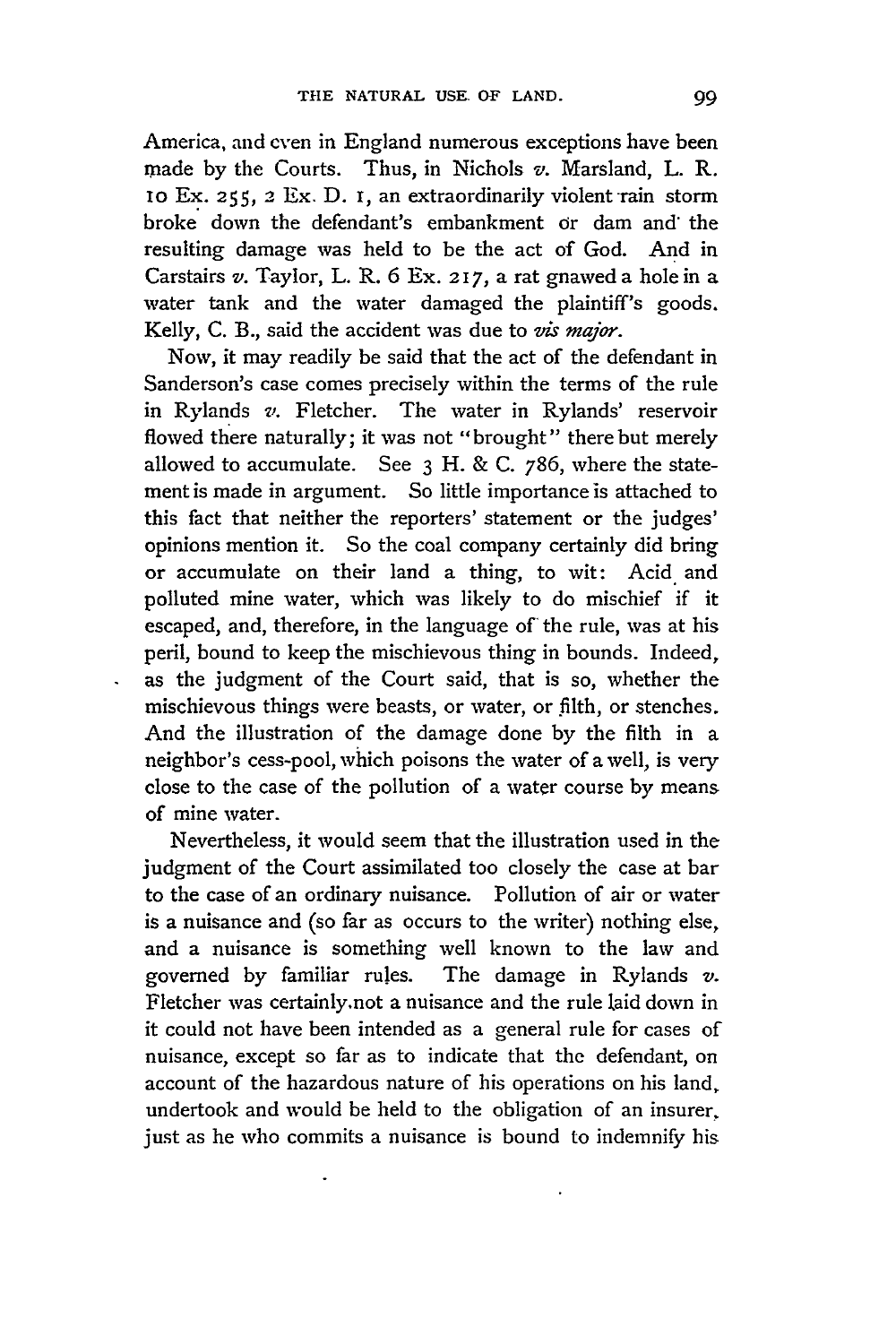neighbor against the consequences, it being no answer in either case to say that due diligence has been .observed.

The duty enforced in Rylands *v*. Fletcher is a duty, not only to guard against doing damage through the exercise of *due* care and diligence, but, in certain cases, absolutely to prevent it by using *sufrient* care. But under what circumstances is this duty imposed? Almost anything which a man can bring on his land or accumulate there will do mischief if it escapes. If it be said that the rule is only intended to apply to cases where the thing brought on the land is of such a charadter that there is danger of its breaking loose and danger of its doing harm if it does so; then the question would seem to be rather .a question of the degree of care or diligence to be employed -in preventing its escape, and thus to be determined by the -negligence of the defendant. Perhaps, it can only be said that where the act of the defendant is manifestly likely to cause -damage, a stricter rule is expedient and the defendant will not be allowed to say he used reasonable care or due diligence; where, from the nature of the case, to quote the language of 'Pollock on Torts, the judgment of fact is consolidated into an unbending rule of law. **'**

Now the difficulty which exists in each. case when the question of negligence is submitted to a jury is certainly not less than in formulating such a principle. It amounts merely to saying that while negligence is the absence of care according to the circumstances, the omission or commission of an act which a prudent and reasonable man would or would not do: yet that the' Court has the right to say on a given state of facts, that no prudent or reasonable man would have acted in such a way. Or, as a court cannot send a case to a jury on evidence disclosing to the judicial mind no proof of negligence; so a jury will not be allowed to find the defendant guiltless of negligence which the judicial mind thinks was proved.

The rule laid down by Blackburn, J., according to which the liability of the defendant grovs out of his having or keeping a dangerous thing on his land, does not appear to have been entirely satisfactory to the Lord Chancellor (Cairns), for, ,although he quotes with apparent approval the judgment of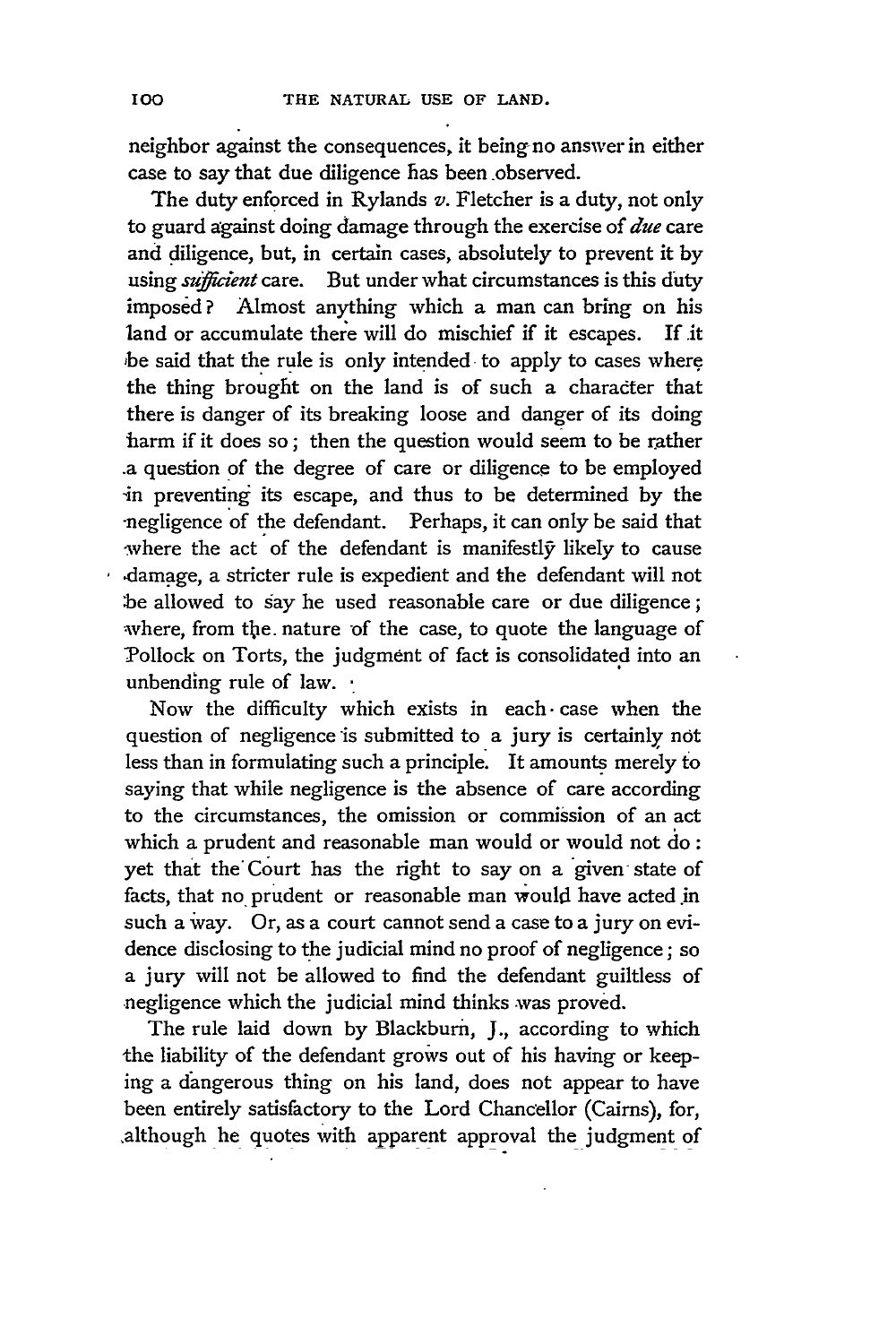Blackburn, J., he substitutes an entirely different rule of his own, in which the criterion of liability is said to be the natural or non-natural user of his land by the defendant. Perhaps the Lord Chancellor noticed and attempted to amplify a passage in Blackburn, J.'s judgment, in which he speaks of the defendant "having brought something on his own property which was not naturally there," but the idea of natural *use of the land* is avowedly the Lord Chancellor's own. Indeed, it might almost seem as if he regarded the case as involving only a special rule respecting adjacent land owners, (see Carstairs v. Taylor, L. R. 6 Ex. **223,** where one of the judges distinguished the case on that ground) but the other opinions in Rylands v. Fletcher certainly are of far wider scope.

The rule founded on the natural user of the land was thus explained by the Lord Chancellor (L. R. 3 H. L. **330):** "The defendants might lawfully have used their close for any purpose for which it might, in the ordinary course of the employment of land be used, and, *if in what I might term the natural user of that land* there had been any accumulation of water either on the surface or underground, and if by the operation of the laws of nature that accumulation of water had passed off into the close occupied by the plaintiff, the.plaintiff could not have complained that the result had taken place." And, again, **"If** the defendants, not stopping at the natural use of their close, had desired to use it for any purpose which *I may term a nonnatural use*, for the purpose of introducing into the close that which in its natural condition was not in or upon it, for the purpose of introducing water either above or below ground in quantities, or in a manner not the result of any operations on or under the land, and if, in consequence of their doing so, or in consequence of any imperfection in the mode of their doing so the water came to escape and to pass off into the close of the plaintiff, then that which the defendants were doing they were doing at their peril."

This expression, "the natural user of the land," thus appears to be original with Lord Cairns. It was quoted with approval by Lord Blackburn in Wilson v. Waddell, L. R. 2 App. *95,* and Brett and Cotton, **L.** JJ., in Iron Co. *v.* Kenyon, **L.** R.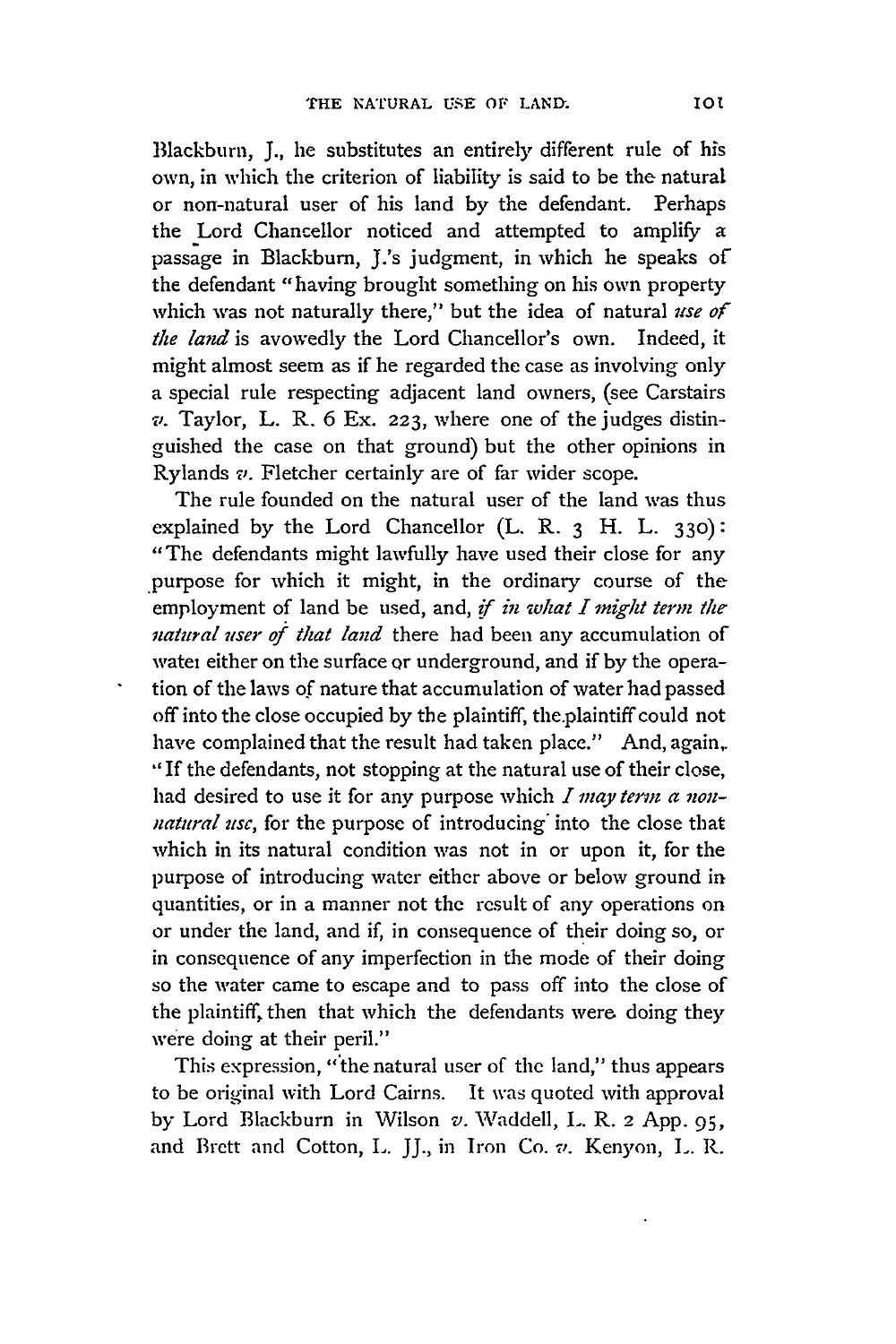i **i Ch.** Div. 783, and applied to mining, which was said to be a natural use or user of land.

Fletcher v. Rylands, being understood, or misunderstood, to establish the rule that, where the owner of land goes beyond its "natural user," or makes a "non-natural use" of it, he acts at his peril, and is liable for the resulting damage caused to his neighbor without regard to any question of his negligence, the Supreme Court of Pennsylvania, as was pointed out by the author of a very thoughtful note to Robb  $v$ . Carnegie, 31. **A.** L..R. **N. S.** p. 38, has gone, in Sanderson's case, to the full extent of holding that the converse of this rule applies, viz: that wherever the owner *of'* land makes a "natural use" of his land, he is not, in the absence of negligence or malicious intent, liable for the damage which necessarily result therefrom.

The Supreme Court of Pennsylvania found as little difficulty in holding that mining was the "natural use "of mining land, as the English Court found in holding that a reservoir was non-natural. Not only was the coal naturally in place, and mining a "natural" use'of the land **(113** Pa. pp. 145-146), but the impurities of the Water were not "artificial," but "natural" (pp. 145 and 155) and the discharge of the water was **by** way of "natural" channels (p. 147), from the drifts, out of which the water, by the mere force of grayity, "naturally" flowed. **-**It could not well be said that.the pump by which the shaft was kept free, was a "natural instrument," or the ditch from the mouth of the shaft to the brook; but it was evident to the Court that these agents were necessary to enable the "natural" force of gravity to act, and the owner to make the " natural" use of his land.

Said the Court, 113 Pa. 148: "As the water cannot be discharged by gravity alone, it must *necessarily*, as part of the process of mining, be lifted to the surface by artificial means, and thence be discharged through the ordinary natural channels for the draining of the country." The chain of "natural" causes being confessedly broken and other agents "necessarily" employed, why does not the language of Judge Black apply that the necessities of one man's business cannot be the standard of another's rights in a thing which belongs to both:

ŧ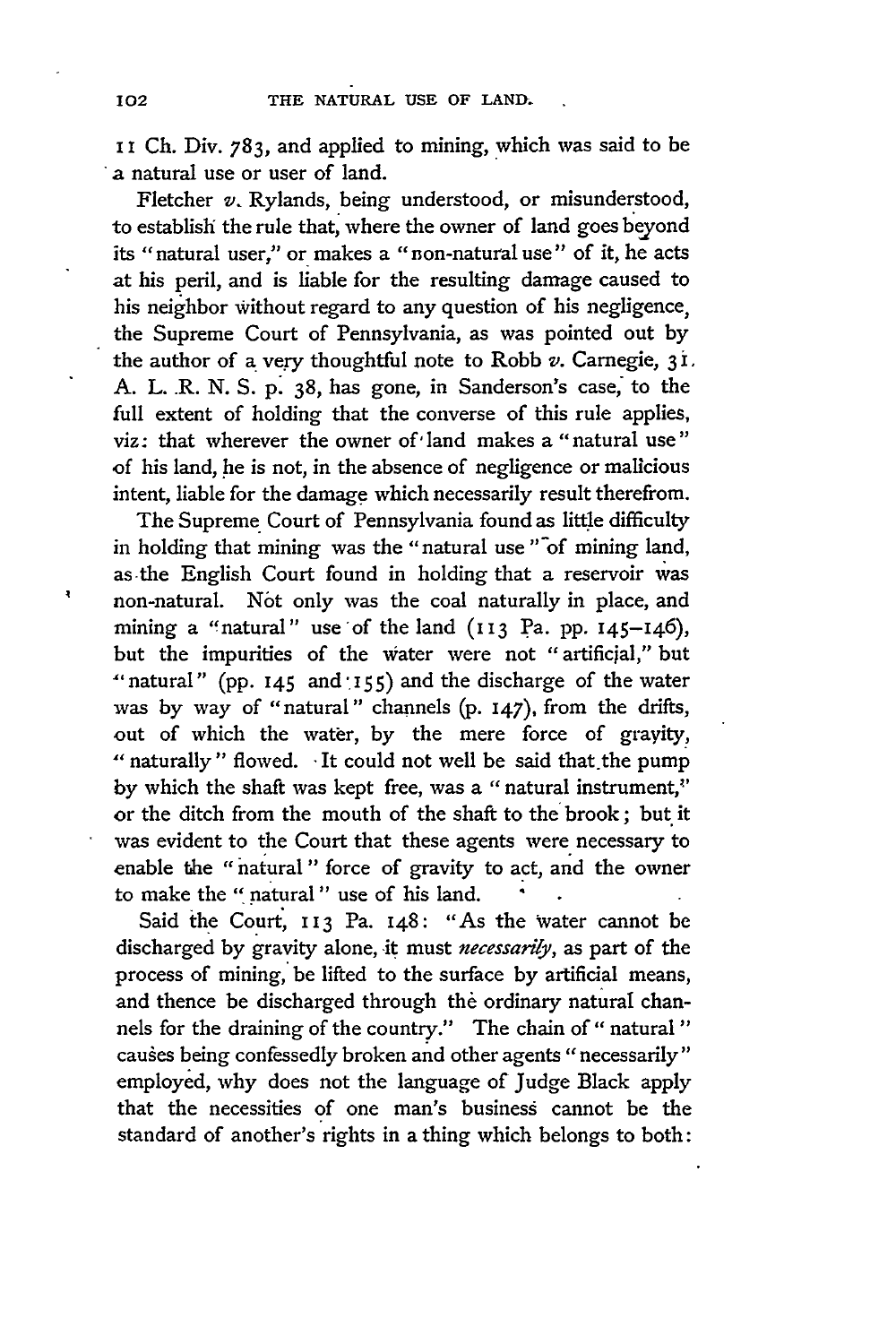24 Pa. p. **298.** The use of the pump is really the gist of the case.

With great deference to the opinions of the learned judges quoted, the writer is constrained to say that "the natural user of land" is to him an attractive but ambiguous form of words. It means everything or nothing. In one sense, every (lawful) use an owner makes of his land is natural; in another, no use can be natural which confessedly alters the condition of things established by nature. Natural, in one sense, is merely expedient or proper, or in accordance with what we term *human* nature, as where you speak of mining being a natural use of land, simply meaning that it is natural for the owner to get what he can out of it. Natural, in the other sense, is merely according to the laws of nature. If mining the coal as the end in view, be ."natural," so blasting, pumping and draining, as the necessary means, may with equal justice be said to be natural also; but this employs the word in the first sense.- The force of gravity, which makes the polluted water flow downwards is "natural" in the second sense.

Again, if a mine owner is allowed to develope his mines because he is making a "natural" use of his land, although that use "naturally" results in polluting the stream which the inferior owners use for agricultural and domestic purposes, what becomes of the "natural use" of his land by the agriculturist? It would be hard to find any more ancient, better recognized or "natural" use of land than that of pasturing cattle. Why is the miner's natural use of land to be preferred to the agriculturist's? And why is not the latter entitled to insist on his natural use as well as the other? But the decision in Rylands *v.* Fletcher really did not rest on any such criterion; it merely concerned the liability of one who brought (or suffered to accumulate) a manifestly dangerous thing within his control, and the Court held that such a one, when the dangerous thing escapes and does harm, must, as a matter of law, answer for the damage.

It may be remarked, moreover, that the decision was illustrated by the cases which hold, that the owner of cattle is bound at his peril to keep them from trespassing, and if they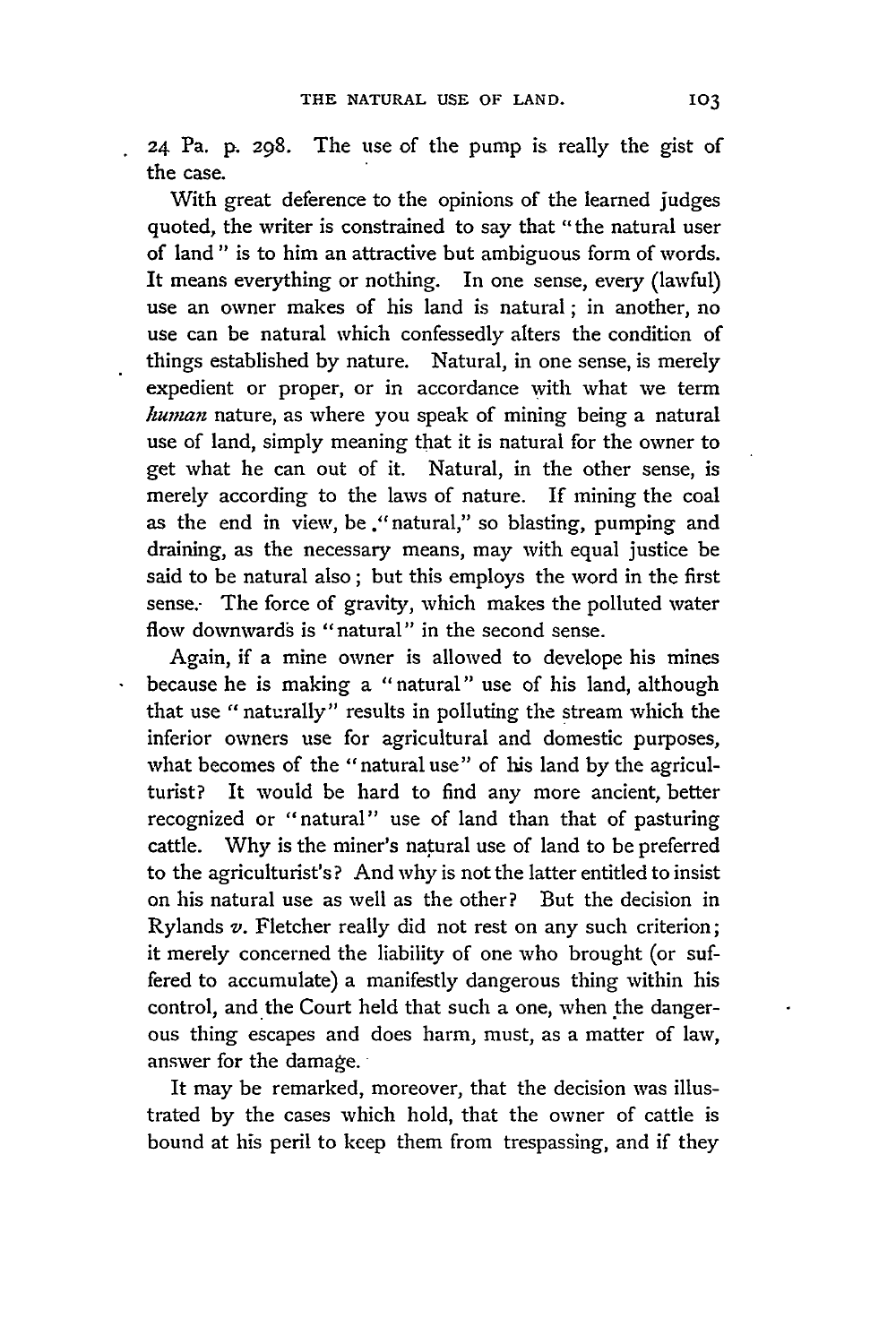escape and do damage, the owner cannot show, by way of defence, that he did all he reasonably could to keep them at home. (Blackburn, J., in. the Exchequer Chamber, L. R. I Ex. 279.) Yet the keeping and pasturing of domestic cattle is most certainly a natural use of land; and this illustration is, from Lord Cairns' point of view, most unhappy. Again, in Rylarids v. Fletcher, the defendant built his reservoir in order to avail himself of the water power for use in his mill: whether it be called a reservoir or a mill dam, does not seem to be important. It is a little hard to see why the owner of a "mill site," who constructs a dam to make the water power available, is not making as natural use of his land as the mine owner who bores a hole in it to get coal. For these reasons, it would seem that Lord Cairns was led to the phrase "natural user," in view of the fact, that in the case before him, the land owner brought on his land something which was not naturally there, and did not intend that the *kind of use* had any necessary connection with liability. Indeed, Lord Cairns' expressly quotes the opinion of Justice Blackburn, and approved the illustration he used as to escaping cattle, and Lord Cranworth followed Justice Blackburn's opinion as correctly stating the law.

With the correctness of the ruling in Rylands  $v$ . Fletcher, we are not now specially concerned. The decision at all events appears perfectly just on its facts, the difficulty (and -it is a serious difficulty) is to bring the case within a general rule which shall at once be neither too narrow nor too broad. The following is submitted as an attempt only, and is probably no great improvement over the language of Blackburn, J.

He who voluntarily brings or suffers to remain under his 'control anything likely to do mischief, if it escape, must keep it under control at his peril. Thus stated, the rule has nothing to do with land or the method of its user. The defendant's liability would be the same whether he kept the dangerous thing on his land or in his pocket. If a man handles a gun he must not let it go off; if he makes a plaything of a snake, he must hold it fast; if he accumulates an enormous mass of water, he must keep it in bounds. The ordinary actions of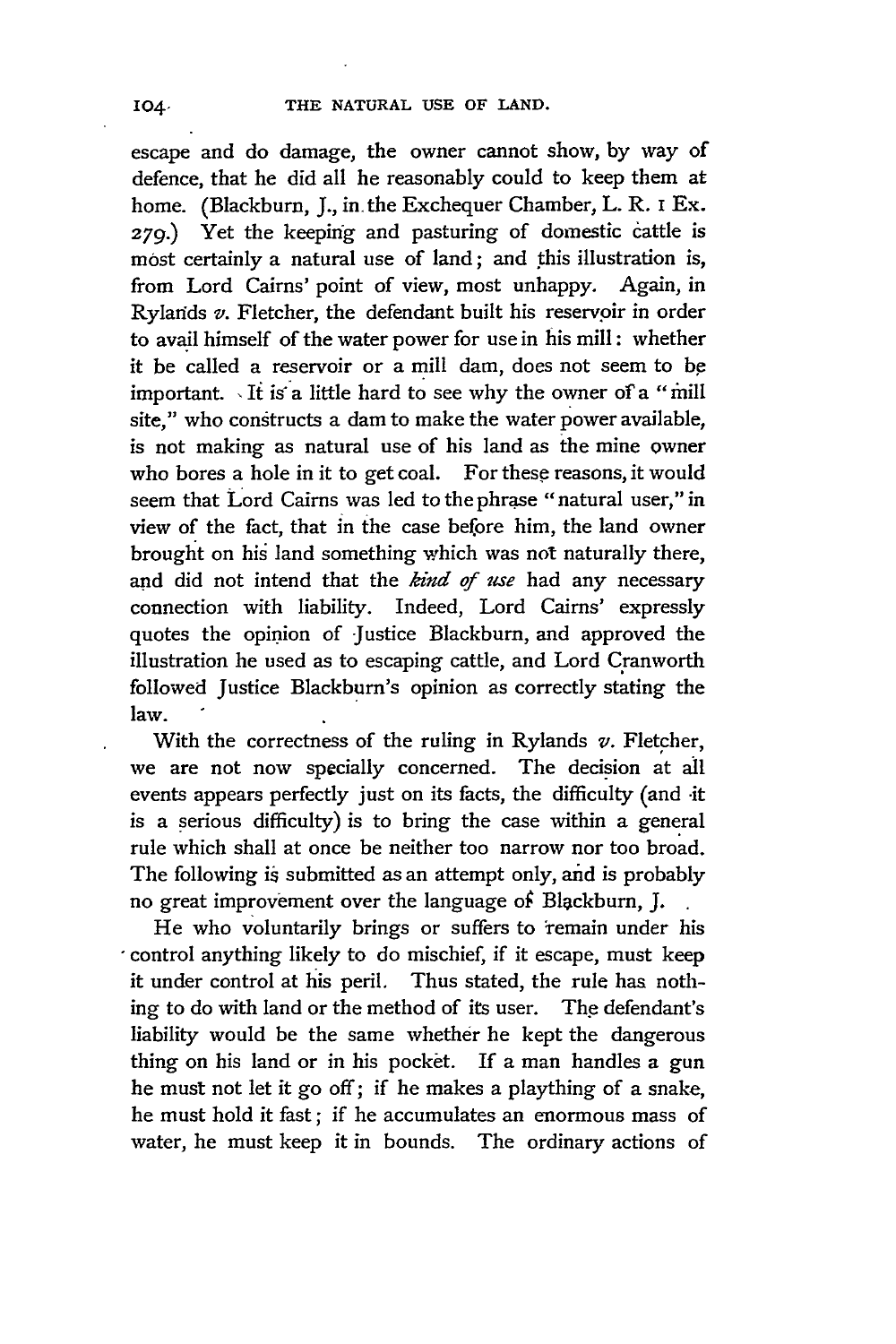mankind are not fraught with danger to his fellows, and he is only bound to conduct himself with the ordinary prudence of a reasonable man: his extraordinary acts are subject to an extraordinary rule, mere prudence is not enough; if he might have in any possible way, prevented the evil, he is bound to do so and is liable for the consequences if he does not do so. The act of God, for which no one is responsible, is an expression which originated at a time when men had very different ideas than at this present. We mean by it, vis *major,* an unavoidable, overpowering force, rendering control impossible.

Our present purpose is merely to show that the case did not rule Sanderson's case at all; and, secondly, that the language of Lord Cairns as to natural user of land enabled the Supreme Court of Pennsylvania, not only to distinguish Fletcher  $v$ . Rylands, but also to adopt as law the converse of Lord Cairns' dictum, and say that no one, in the course of the natural user of his land, is liable for damages caused thereby.

In Robb v. Carnegie, I45 Pa. 324 (1891), the question of the natural use of land was considered. The plaintiff was a farmer, the defendant a neighbor, who erected coke ovens on his adjacent land. In an action of trespass on the case it was proved that the smoke and exhalations from the ovens killed the vegetation. The defendant urged, amongst other things, that he was engaged in a lawful business, had selected a judicious location for it and operated it without negligence or malice in a secluded place, where as few people were inconvenienced as possible, and consequently the injury was the natural and necessary result of the development by the owner of the resources of his land, as in Sanderson's case. A heavy verdict was given for the plaintiff and the Supreme Court reversed on the question of damages ; while, on the merits, the court distinguished Sanderson's case as having no application. "The coal company," said Justice Williams, speaking of Sanderson's case, "was using its own land in the only manner practicable to it. The harm done thereby to others was the least in amount consistent with the natural and lawful use of its own. If this use was to be denied to the coal company, because some injury or inconvenience to others was unavoid-

105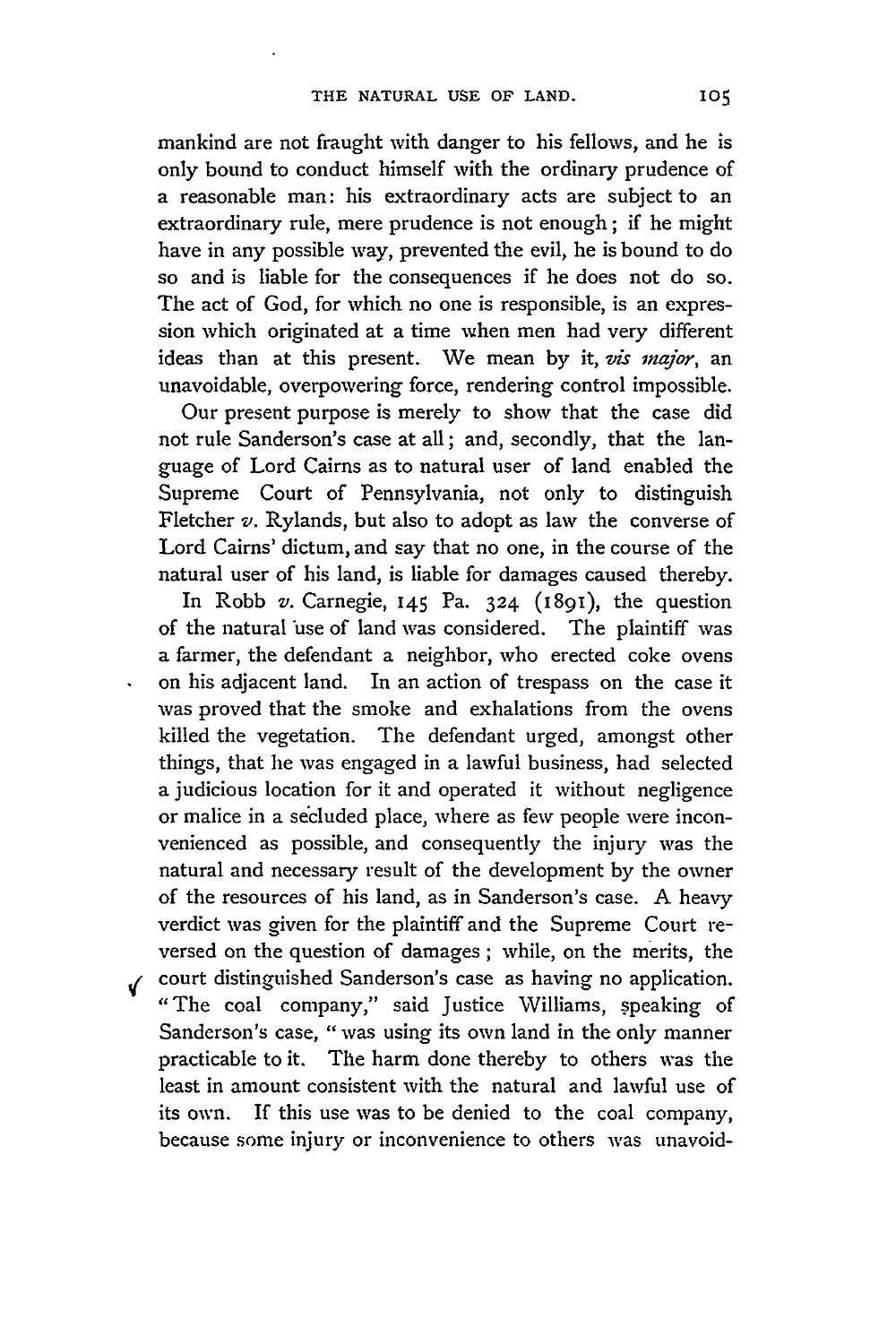able, then the result -would be practical confiscation of the -coal lands for the benefit of householders living on lower ground. But the defendants " (in Robb  $v$ . Carnegie), "are not developing the minerals in their land or cultivating its surface. They have erected coke ovens upon it and are engaged in the manufacture of coke: Their selection of this' site, rather than some other, is due to its location and to their convenience, and has no relation to the character of the soil, or to the presence or absence of underlying minerals." And the question was left open "whether one who mines coal or petroleum or lead on his own land, has, by virtue of that fact alone, a right to manufacture or refine such product on the tract from which it was obtained under circumstances, which would prevent its manufacture or render him liable in damages, if he manufactured on some other tract."

Yet it would seem that a fair application of the principles of Sanderson's case would result in an affirmative answer to this' question. It is quite as "natural" to burn the coal and convert it into coke as to mine it; and as natural to pollute a neighbor's farm with the fumes of 'gas as to pollute his stream with the acid water.

Perhaps it would have been better for. the Supreme Court in Sanderson's case to have adopted Justice Paxson's suggestion in his dissenting opinion, when the case first came before the Court that the rule of the English cases as to riparian rights was not adapted to the mining regions **of** Pennsylvania. Indeed,the case was interpreted by the lower Court in Collins *v.* Chartier's Valley Gas Co., **131** Pa. p. **15** 1-2, from this standpoint: *"In* the Sanderson case the property of the coal company could not be used without fouling the water; the great public interests and the private rights of mining could not be sacrificed to preserve the inferior right and interest of the lower proprietor. The reason for the general rule failed, and the rule was not followed."

In the very recent case of Hauck v. Pipe Line Co., Limited, **153** Pa. p. 366 (1893), the defendant transported oil in their pipe. The oil escaped from their pipes, percolated through the ground and found its way into the plaintiff's

 $106<sub>1</sub>$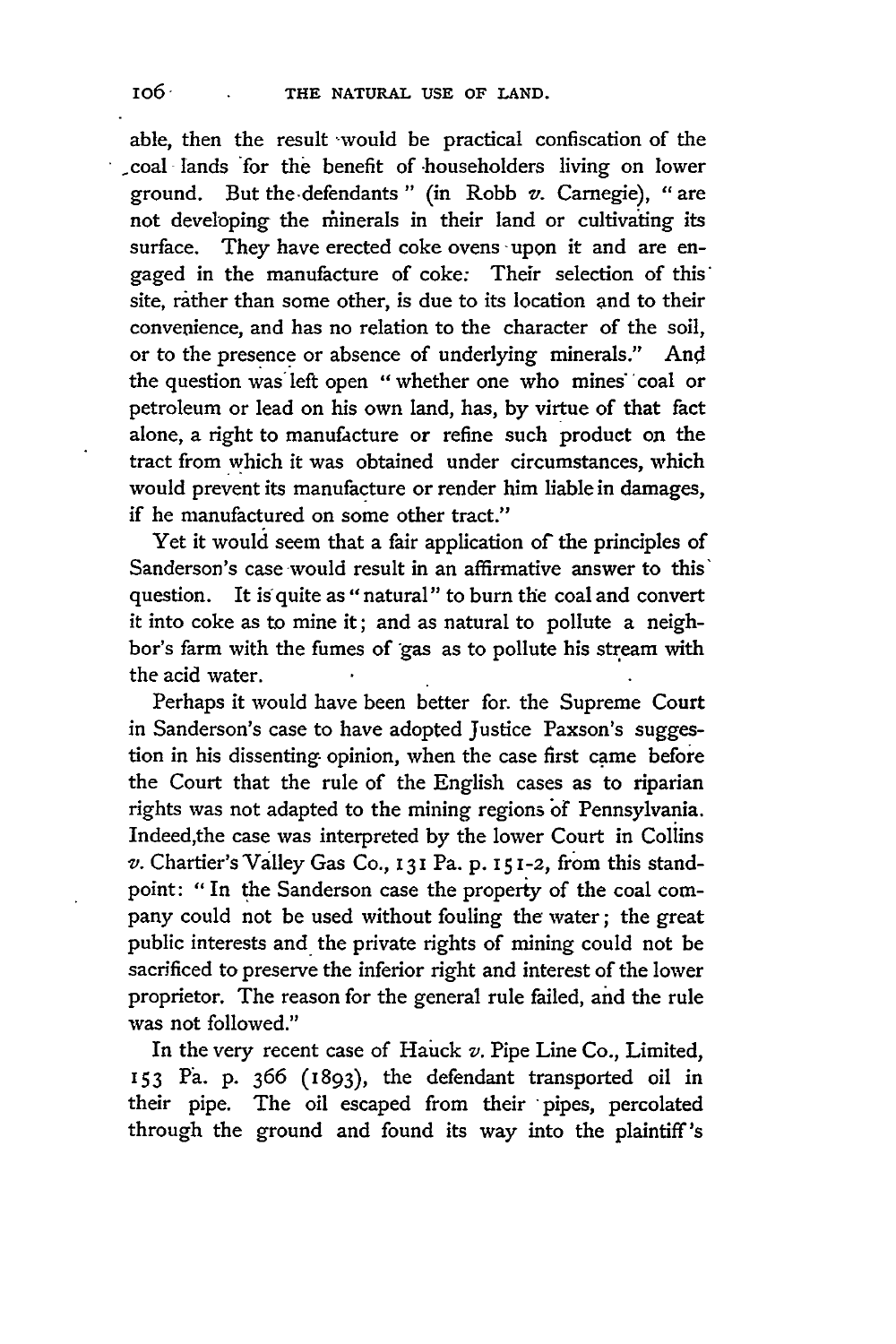springs and land, destroyed the fish and caused heavy damage. The Court held, in an action for damages, that the question was not one depending upon the negligence of the defendant, but merely one of nuisance. The defendant argued that Sanderson's case applied, but the Court held that it did not, be cause the oil was brought from a distance, and the injury was not, in any sense, occasioned by the "natural and necessary development of the land" owned by the defendant; and the distinction was carefully drawn between a damage resulting on one hand from such "natural and necessary development," and on the other hand from "the character of some business not incident and necessary to the land or the minerals or other substances lying within it."

In the Union Water Co. *v.* Enterprise Oil Co., 38 Pitts. Leg. Journal, **159** (i89o), the Common Pleas of Beaver county applied Sanderson *v.* Coal Company to the case of an oil company, which, in pumping its oil well, brought to the surface a large quantity of salt water mingled with the oil. The salt water sinking to the bottom of the receiving tank by reason of its greater gravity was allowed to flow away, finally seeking its level in a stream, the water of which was rendered unfit for its ordinary use. The Court, following Sanderson's case, refused an injunction prayed for against the oil company.

The writer believes that, in Sanderson's case, substantial justice was reached in the decision. Whether the reasons are sound is another question, and it is frequently easier to reach a right conclusion than to give the right reason for it.<br>**<sup>1</sup>** By way of suggestion, it may be submitted: First, the

Supreme Court should have permitted it to be shown that the custom of the mining regions established an exception to the ordinary rule of law. There were many cases cited on the argument to this effect, some of which are to be found in **I 13** Pa. 141. A few others are: Morton v. Solambo County, 26 Cal. **527;** Stone v. Bumpus, 46 Cal. **218;** Magor *v.* Chadwick, **ii** A. & **E. '571;** Snow v. Parsons, 28 Vt. 459, and Prentice *v.* Geiger, *74* N. Y. 341.

Custom is the life of law. It is founded on what the mass **of** the people instinctively recognize as just and what they  $\sqrt{2}$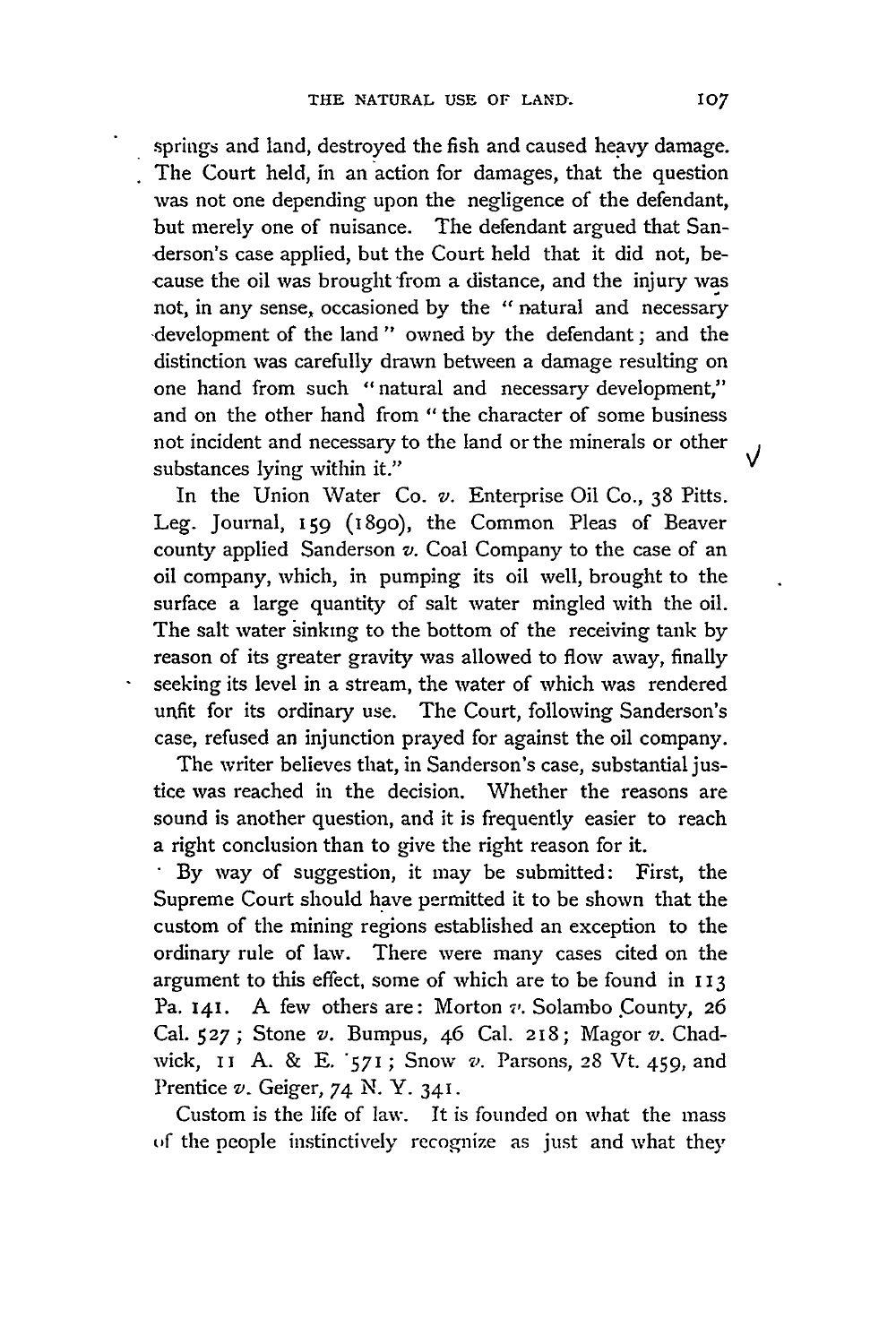know to be advantageous on the whole to their own interests. If fairly proved, why may not the universal custom of the mining regions or the oil regions establish the law for those places, however, different that may be from the rules adapted to a purely agricultural country? The. torrid climate of India requires the storing up of large quantities of water for use in dry seasons, so when the reservoir of the Zemindar of Carvatenagarum burst and injured the railway line, Fletcher **v.** Rylands was held not to apply, and one of the reasons given was because the reservoir was a public necessity maintained in accordance with the universal custom of the country: L. R. i Ind. **Ap.** 364.

It is, perhaps, worth while-though this review has already taken more space than at first intended-to reproduce on this point the argument made before the Supreme Court based upon the cases mentioned.

In Carlyon v. Lovering, I H. & N. 784, above cited, a custom to discharge into a stream the waste product of themines in the Stannaries'was sustained. The Court said: "We do not see that this has a tendency to destroy the, plaintiff's land'or exclude the plaintiff from the use of the land, except to a partial extent. We think that the custom alleged, is sufficiently definite and is not unreasonable. It is possible. more stuff from the- mine may come down at one time than at another, but that does not show that the custom is bad. We think that it is to be confined in use to the *necessary* working of the mine."

In Rogers v. Brenton, io Q. B. 26, the Court recognized the validity of a custom to take up tin mines in the following language: "The mine is parcel of the soil, the ownership is in the owner of the soil, but it is a parcel which to discover and bring to the surface may ordinarily require capital, skill, enterprise and combination, which, while in the bowels of the earth, is wholly useless to the owner as well as to the public, and the bringing of which into the market is eminently for the benefit of the public. If, therefore, the owner of the soil cannot, or will not, do this for himself, he shall not-be allowed to lock it up from the public, and, therefore, in such case **. . .**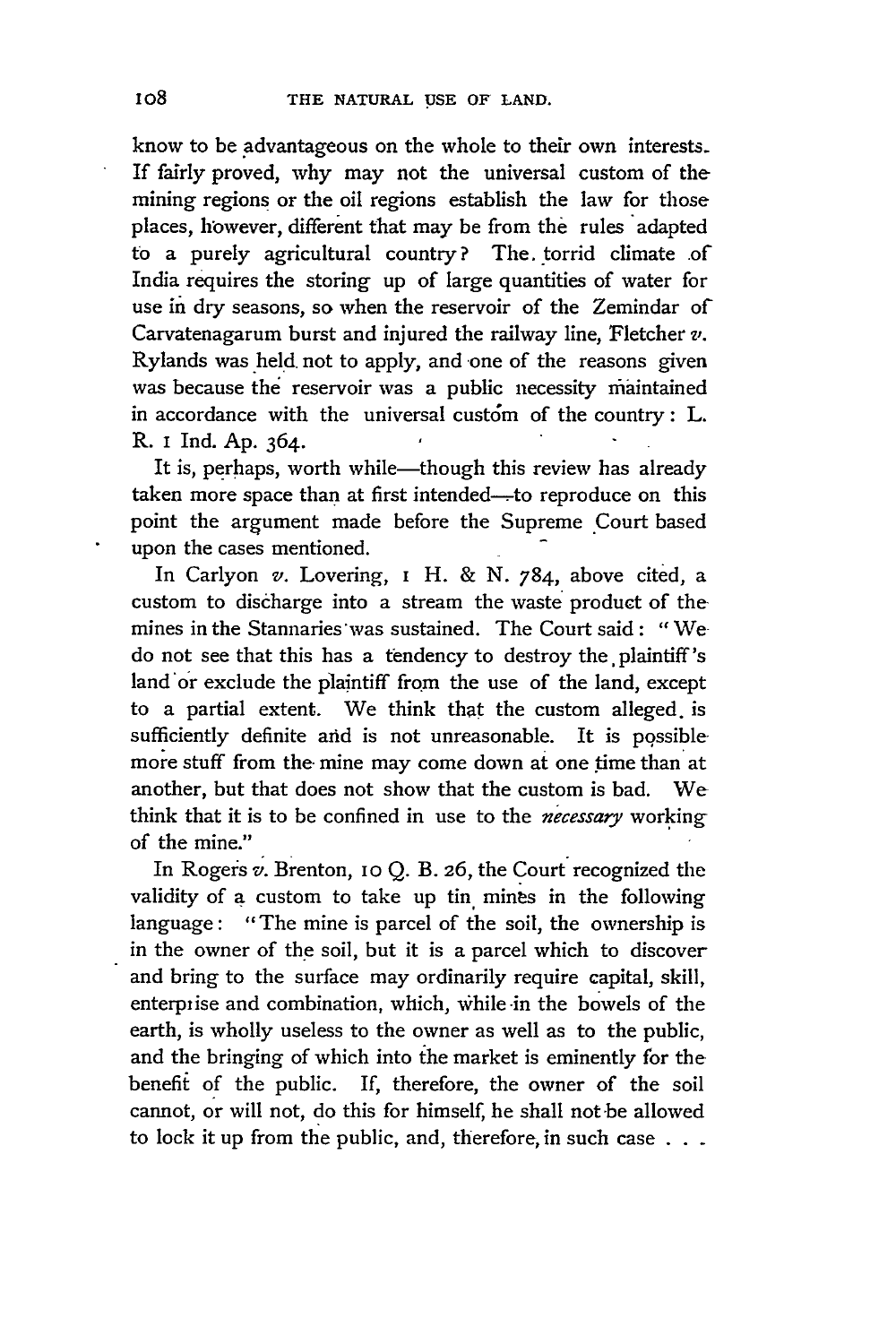any tinner, that is, any man employing himself in tin mining, may secure to himself *the* right to dig the mines under the land, rendering a certain portion of the produce to the owner of the soil." And the Court, though styling this custom "a strong invasion of the rights of ownership," said: "There can be no doubt that it is most reasonable, fulfilling every requisite of a good custom."

In California precisely similar reasoning has been adopted. In that State the public interests depended upon the development of the gold mines, which constituted a large portion of the natural resources of the country. The courts there have always recognized the fact that the mining customs, which originated from the exigencies of the case, were valid as prescribing the rules of mining in particular localities. They were necessary, because in no other way could mining be carried on successfully. They were proper and reasonable, because established by those who were most competent to decide the question. Any one who discovered a lode or vein of ore located it by posting a notice on his claim. That gave him a title against everybody else. In minor points every locality had its particular usage, and these were always sustained. In Morton v. Salambo Co., 26 Cal. **527,** it was held that where any local mining customs exist, controversies affecting a mining right must be solved and determined by the customs and usages of the bar or diggings embracing the claim to which such right is asserted or denied, whether such customs and usages are written or unwritten. In another case the local custom of the diggings required every man to work his claim two days in every ten, from May to November. Failare to do so worked a forfeiture of the claim: Packer  $v$ . Heaton, 9 Cal. 568; Strang v. Ryan, 46 Cal. 33; St. John *v.* Kidd, 26 Cal. 264. So, in Colorado, in the early settlement of the territory the location of mining claims was regulated by the local usages and customs of the district: Sullivan  $v$ . Hense, 2 Col. 424. 'These mining customs acquire validity from the acquiescence, of the people: Harvey  $v$ . Ryan,  $42$ Cal. 626. The miner's right comes from the mere appropriation of the claim, made in accordance with the mining rules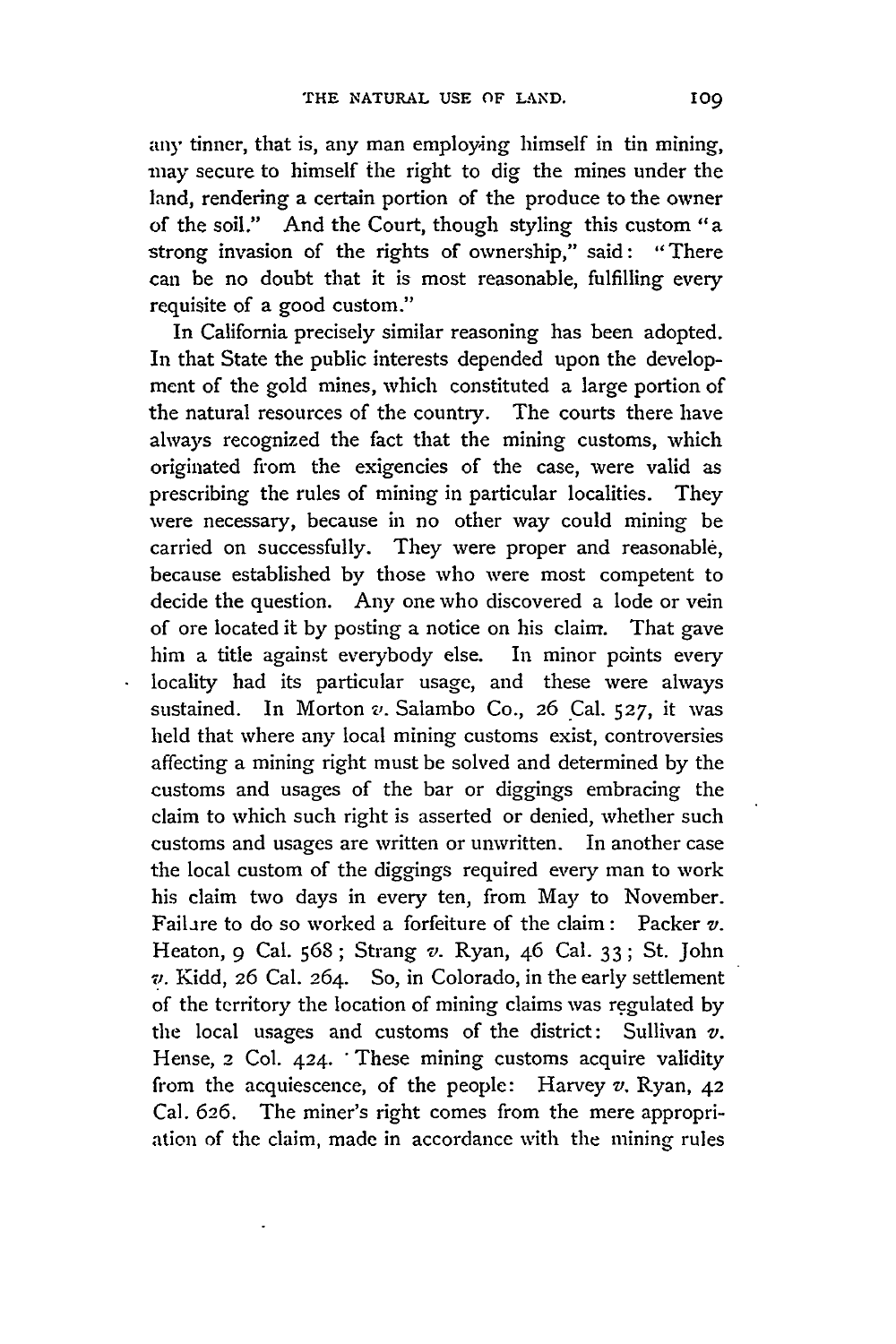and customs of the -vicinage: Gore v. McBrayer, 18 Cal-**582;** Colman v. Clements, **23** Cal. 245. The law is the samein Nevada: Oreamuno v. Uncle Sam Co., i Nev. 215; Mallett v. Uncle Sam, **i** Nev. i88.

This question has also been considered in the Supreme-Court of the United States. Mr. Justice Field, in Atchison  $v$ . Peterson, **20** Wall, **507,** stated the law very clearly on page 51o: **. "By** the custom which has obtained among miners in the Pacific States and Territories, where mining for theprecious metals is had on public lands of the United States, the first appropriator of.mines, whether in placers, veins, or lodes, or of water in the streams on such lands for mining purposes, is held to have a better right than others to work the mines or use the waters." "As respects the use of waterfor mining purposes, the doctrines of the common law, declaratory of the rights of riparian owners, were, at an early day, after the discovery of gold, found to be inapplicable, or  $\cdot$ applicable only in a very limited extent, to the necessities of' ininers, and inadequate to their protection." After stating the custom in the Pacific States as to appropriation of the streams for mining purposes, Mr.. Justice Field says: "So the miners on the public lands throughout the Pacific States and Territories, by their customs, usages and regulations, everywhere recognized the inherent justice of this principle, and the principle itself was at an early period recognized by legislation. and enforced by the courts in those States and Territories: Irwin v. Phillips, **5** Cal. **14o."**

In Snow *v.* Parsons, 28 Vt. 459, the reasonableness of the use of a stream by the upper riparian owner was held to be a question of fact, to determine which testimony, showing the uniform usage of the country, was admissible. The offer in that case was to show that it had been the universal and uniform custom and practice to discharge the spent bark of tanneries into the streams on which they were situated ever since the country was first settled, and that dam owners situated below on the streams had never, so far as witnesses knew, disputed the right to do so until now; that tanneries could not be conducted at any profit without that means of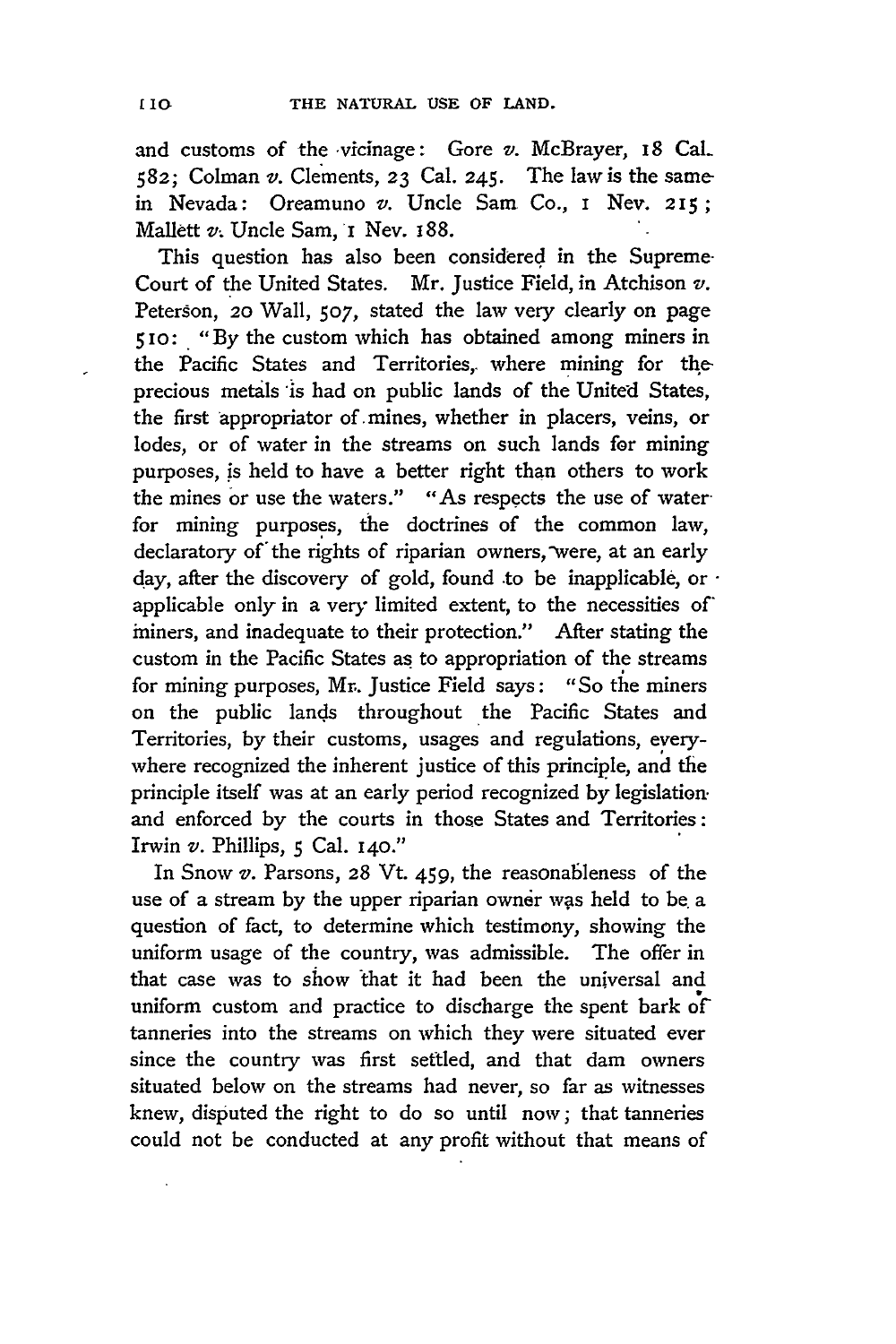disposing of their spent bark, and that the withholding such use of the stream from tanners would have excluded that branch of industry from the State; and that the same custom and practice had uniformly prevailed in all the States of New England. It was admitted by defendant that, prior to I844, there was no tannery on this particular stream and this suit was brought about ten years afterwards. Judge Redfield said, the question "must be determined upon general principles applicable to the entire business of tanning, and the importance of discharging its waste materials in this mode and the probable inconvenience of those below **....** It seems to me the uniform custom of the country for generations would be of some significance in determining its reasonableness. A uniform general custom upon this subject ought, upon general principles, to have a controlling force."

An analogous custom in booming logs is considered in Saunders *v.* Clark, io6 Mass. **331.**

And in Stone v. Bumpus, 46 Cal. 218, a local custom was allowed to be shown by which the owner of a mining claim, comprising the bed of a cañon, was allowed to erect a dam across the bed of the cañon to enable him to work the same, even if other mining claims on the same cañon of subsequent location became thereby flooded.

Custom, in this sense, is merely the tacit recognition of the general advantage or necessity of certain things usually done, and which the common sense of the neighborhood recognizes as proper and right. It is probably some such thought which underlies the expression " the natural user of the land," because whatever, is usual and customary; that which "everybody does" becomes, in a sense, natural. Plowing is not a " natural " use of land in that the natural character of the land is destroyed, but it *is* natural in that everybody knows that if agriculture is to be carried on at all, that is the way to do. Yet the plowing of land and the cutting down of trees to permit plowing to be done may, and often does, result in serious changes in the character of the streams. The Zemindar's reservoir was "natural" in India because authorized by custom, and, as was said "the only possible mode of natural use."